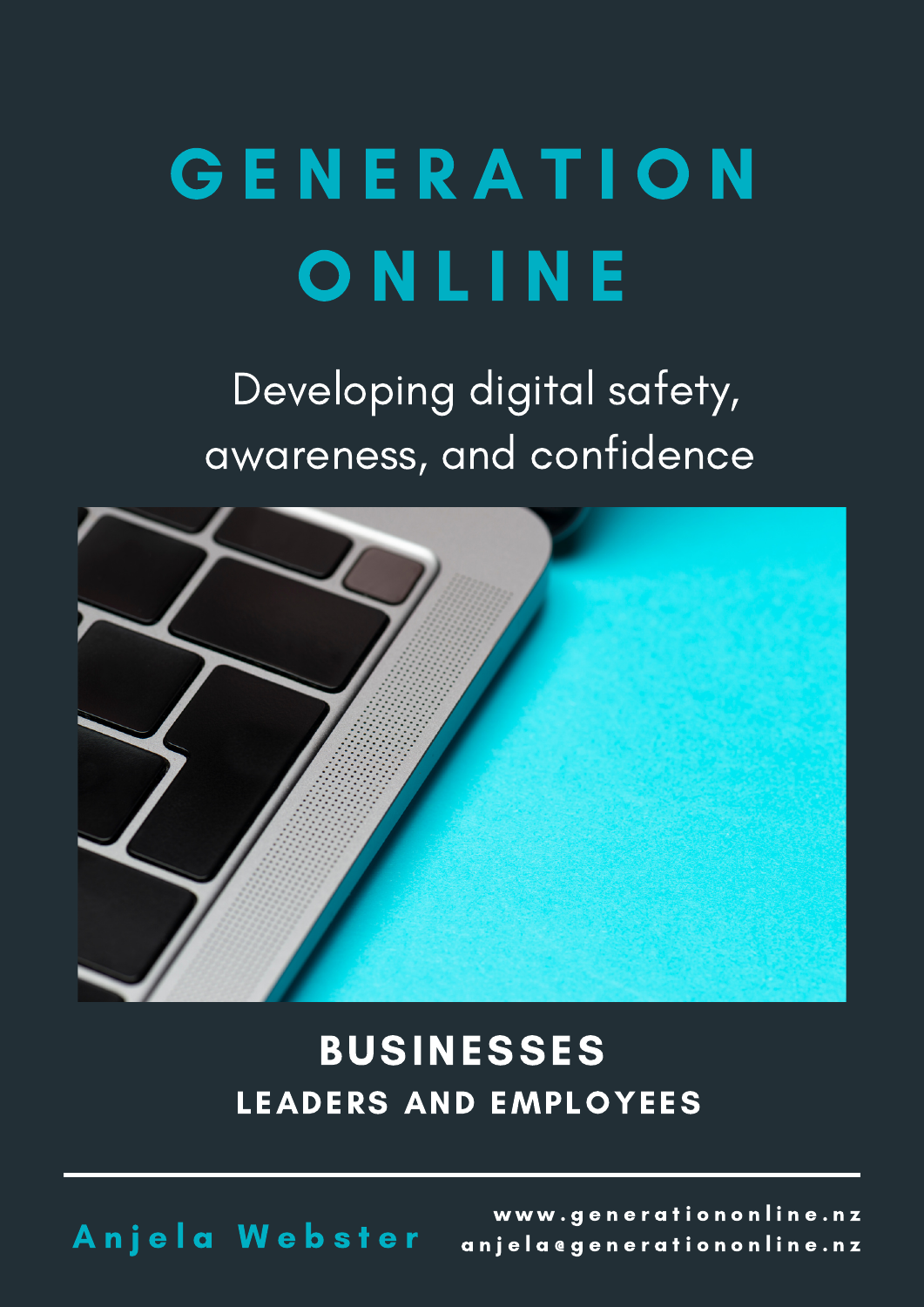### PRESENTATIONS | WORKSHOP

#### Presentations | Workshops

While the online space and digital technologies provide effective tools for business, these also present complexities and challenges. Security breaches are often the result of human error, and, the boundaries between professional and personal can be blurred and misunderstood.

Generation Online provides presentations and workshops designed for organisations, focussing on professional and personal online safety. Sessions include:

- Key online issues (scams, phishing; online conflict; privacy and sharing; etc) and what we can do to help mitigate or manage these;
- The Harmful Digital Communications Act, and the Privacy Act and what is important to know;
- Digital tools that help to keep us safe online;
- Digital 'house keeping' and effective and safe systems;
- Resources

## PRESENTATIONS | WH**Ā**NAU WORKSHOPS

#### Presentations | Wh**ā**nau Workshops

Whānau and carers can often feel overwhelmed and out of touch with what's happening online for their children. Generation Online is committed to supporting these groups, many of whom are your employees. Their role is the most significant factor in helping young people develop the skills, knowledge, attitudes and values needed to thrive online.

Right now, these groups are doing an awesome job working for your organisation. As a broader wellbeing and PLD initiative, Generation Online can provide an opportunity for them to learn more about their integral role as they raise our next generation in a digital world.

Generation Online shares key messages for whānau and carers covering:

- Online safety and approaches families can take to create safe online environments;
- Wellbeing, and the opportunities/impact of what young people do online;
- Resources available, legislation, and agencies that can help.

Anjela Webster (M.Ed hons) is an experienced Education Advisor and founder of Generation Online. She consults to, and works alongside organisations, schools and Kura, ECE, Whānau, and young people.